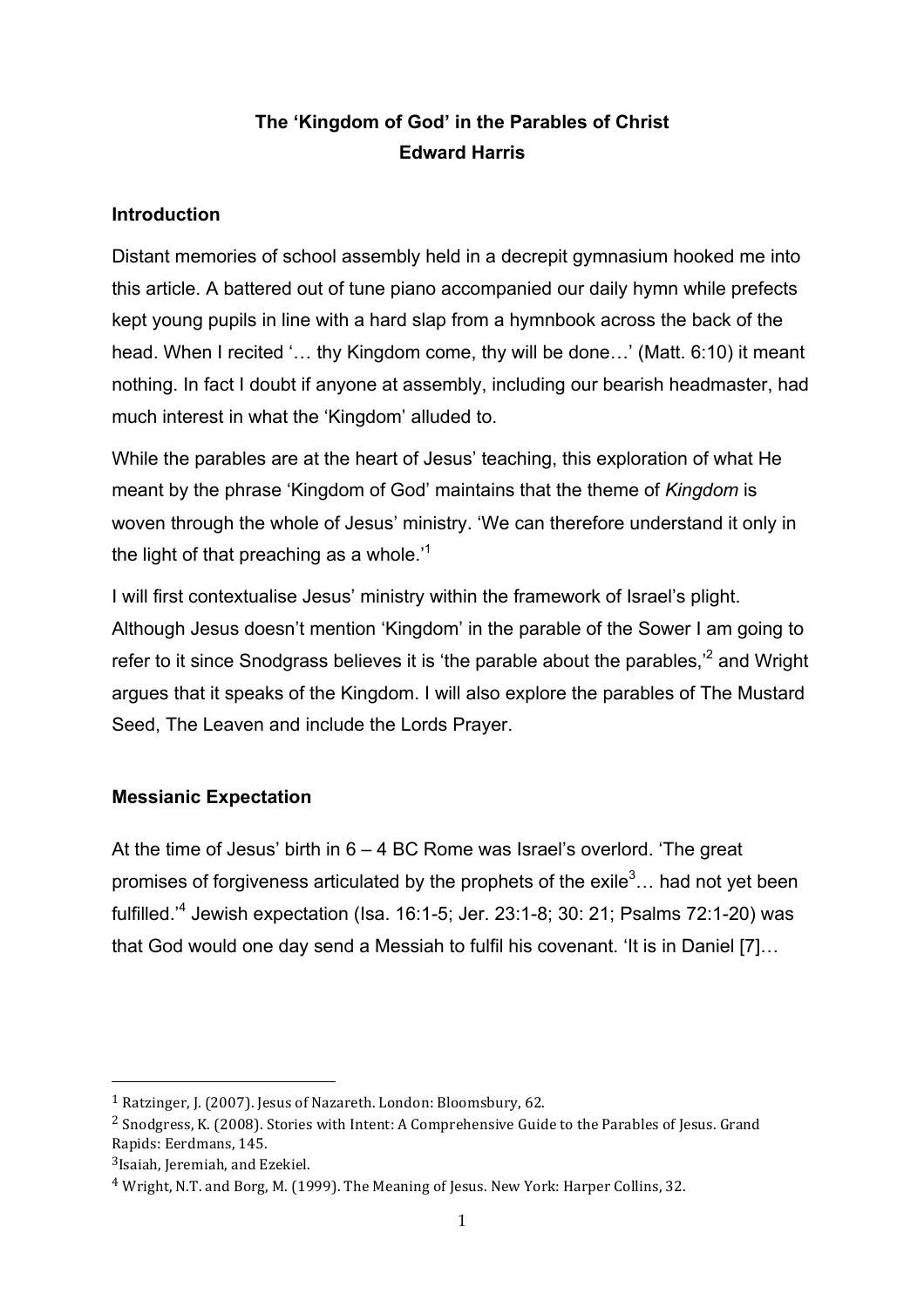that we find the strongest statement of what the climax will be… the arrival of God's own Kingdom… trumping the rule of all pagan powers.'<sup>5</sup>

#### **The Gospels and Jesus' Perception of the Kingdom**

Wright argues that the Gospels are an antidote to Rome's first century's narrative of its history reaching a climax in Emperor Augustus 'the "son of God", and his Empire. [The Gospel writers seek to awaken the readers' imagination by suggesting], that ultimate power looks like [Jesus' ministry], not like that of... Augustus.'<sup>6</sup> However, I believe the primary motivation of the Gospels is to relay the story of Jesus as the final chapter in Israel's story, with the Kingdom of God arriving at that point.

In the light of Israel's history and hope, Jesus announced his ministry in terms of freedom and justice (Matt. 5:6), stating that He fulfils Isaiah's prophecy (61:1-2) of releasing captives, restoring sight to the blind …' (Luke 4:18-19). It was an '… imminent implementation of a new regime whose marks would be that the rich would give to the poor, the captives would be freed, and that the hearers would have a new mentality, if they believed this news.<sup>7</sup> The message was clear; 'the Kingdom was ... breaking into history, *but… it did not look like what they had expected.'8* Frequently Jesus told his contemporaries that God was present in the experience of listening to Him. Essentially there was contact 'between a person and the Kingdom at the moment of that person's committed response.<sup>9</sup>

### **Rejection and the Kingdom**

Rejection of God is embodied in Israel's story (Ezekiel 2:3-5) and is a constant theme in Jesus' ministry (Matt. 5:11-12, John 5:36-40). Jesus warned that the prevailing religious / legalistic rigidity was detrimental to advancing the Kingdom 'and

 $^5$  Wright, N. T. (2012). Imagining the Kingdom: Mission and Theology in Early Christianity. The Scottish Journal of Theology, 65 (4), 385.

 $6$  Wright, N. T. Imagining the Kingdom, 379.

 $7$  Yoder, J. H. (1994). The Politics of Jesus. Grand Rapids: Eerdmans, 32.

<sup>&</sup>lt;sup>8</sup> Wright, N.T. and Borg, M. The Meaning of Jesus, 35.

<sup>&</sup>lt;sup>9</sup> Chilton. Bruce. (1996) Pure Kingdom: Jesus' Vision of God. Grand Rapids. Eerdmans, 79.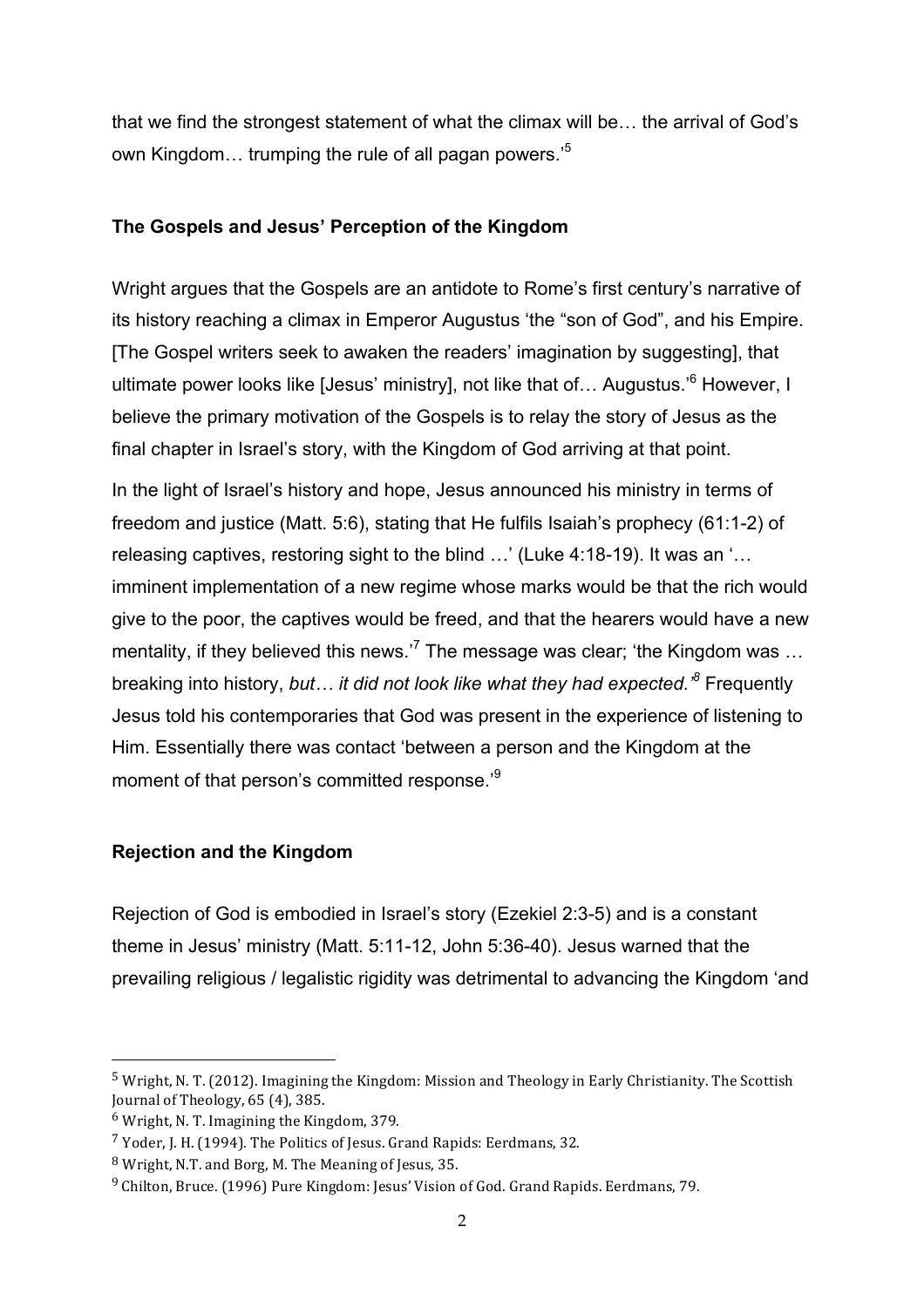would result in national disaster.<sup>10</sup> The Jewish authorities didn't understand God's heart for the lost. 'Instead of recognizing Jesus as God's agent of salvation,<sup>11</sup> He was a threat to the their position. Judaism's focus was on the collective and ritual purification / worship, whereas the foundation of Jesus' teaching was the individual 'whose infinite value He recognized… [Where] The individual's moral action, his works of love, will decide whether he enters the Kingdom...<sup>12</sup> or is excluded.

### **The Sower (Mark 4:3-8, 13-20; Matt 13:3-8, 18:23, Luke 8:5-8, 11:15):**

Biblically speaking, seeds, planting, thorns, weeds, failure of crops, seasons and bountiful harvest<sup>13</sup> are frequent 'metaphors describing life with its hardship and its prosperity, instruction, and the judgment and blessing of God.'14 The parable of the Sower follows this path. The sower's indiscriminate scattering of the seed often seems to be ineffective 'illustrated by… the pathway, the rocky ground, and the thorns… [However when a few seeds fall on good ground] there will be an abundant harvest in due course.'<sup>15</sup>

Interpretations are plentiful: Encouragement despite failures, explaining Israel's rejection of Jesus, God sowing the true Israel in her own land, the seed as God's effective word (Isa. 55:10-13) and more. Wright states the parable reflects that 'YHWH himself was returning to his people, to sow his word in their midst, as he promised, and so to restore their fortunes at last…. [It] tells the story of the Kingdom.'16

The Kingdom of God is not a worldly kingdom; it is like a seed planted in man's inner being. In the right conditions, which we can choose to move towards, the seed will grow and radiate outward. 'There is life in the world of conventional wisdom, and

 $10$  Wright, N.T. and Borg, M. The Meaning of Jesus, 35.

<sup>&</sup>lt;sup>11</sup> Strauss, M. (2007). Four Portraits, One Jesus. Michigan: Zondervan, 181.

<sup>&</sup>lt;sup>12</sup> Ratzinger, I. Jesus of Nazareth, 51.

<sup>&</sup>lt;sup>13</sup> OT Canonical sources: Isa: 6:1-13; 30:8-26; 55:10-11; Jer. 4:3-4; 5:21; 23:8; 31:27-28; Ezek 12:2; 36:9; Hos. 2:22-23.

<sup>14</sup> Snodgress, K. Stories with Intent, 155.

<sup>&</sup>lt;sup>15</sup> Hultgren, A. (2000). The Parables of Jesus. Grand Rapids: William B Eerdmans, 188.

<sup>&</sup>lt;sup>16</sup> Wright, N.T. (1996). Jesus and The Victory of God. London: SPCK, 238.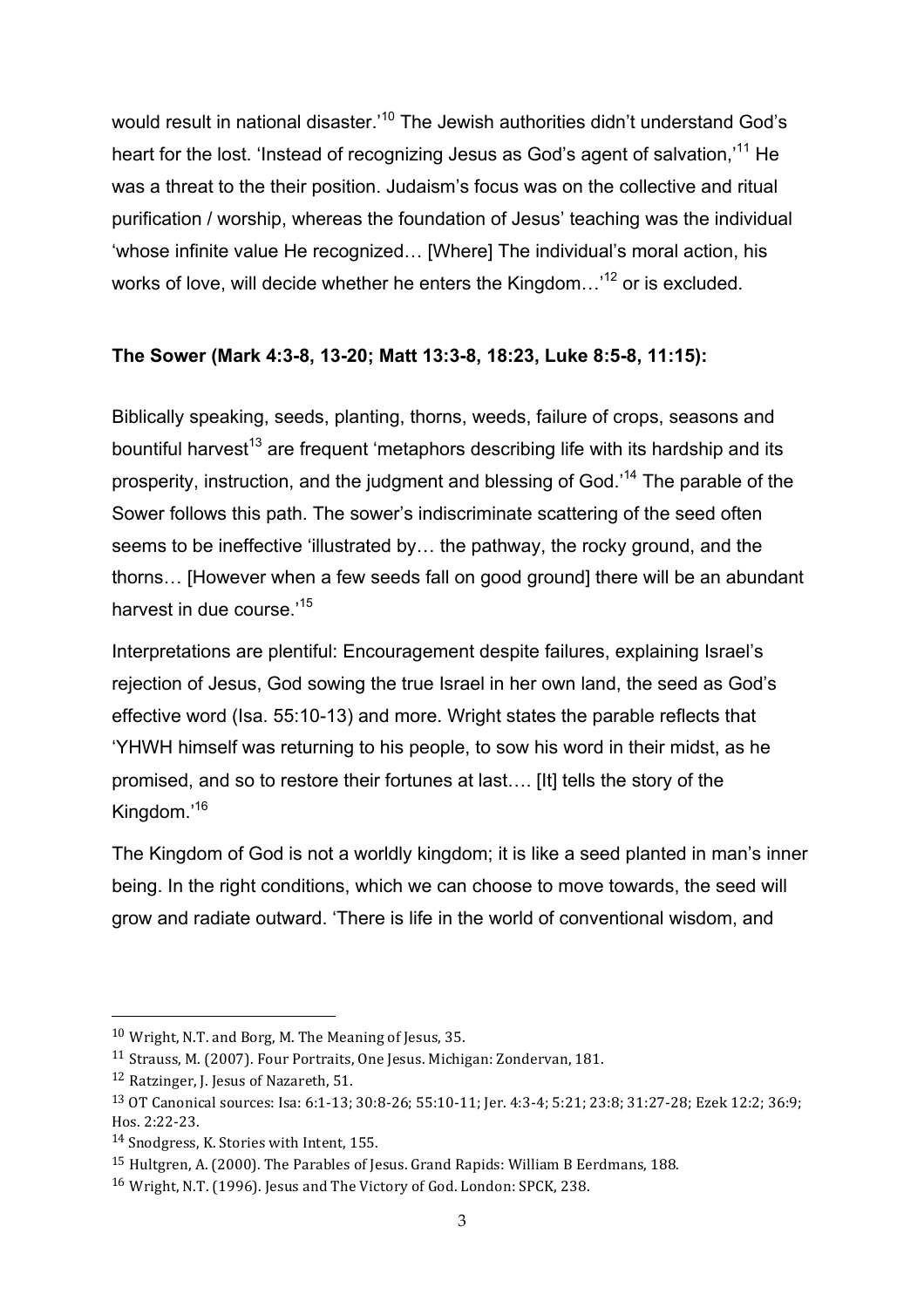there is life under the lordship of God. The latter is the path of liberation and entry into a new way of being.'<sup>17</sup>

How people hear and respond to God's message in Isaiah (6) is reflected in Jesus' proclamation of the good news of the Kingdom,<sup>18</sup> with the focus on the individual's responsibility to hear, understand and respond. The 'parable is also a warning for hearers not to fail as Israel failed with Isaiah... [Jesus' call] cannot be satisfied with casual or temporary attention; rather, it is all-encompassing and will not share the stage with wealth and mundane cares about life.<sup>19</sup> We should also consider the seeds that took root on good ground, but subsequently became choked by weeds and succumbed to the temptation of creating worldly kingdoms using God's name. What looks so good is ultimately worthless like the 'whitewash' of the false prophets (Ezekiel 13:10-12). Sadly because of the hypocrisy and abuses many desperate people turn away from the salvation and goodness of the true Kingdom.

Jeremiah summarised the human condition; 'The heart is deceitful above all things and beyond cure. Who can understand it?' (17.9). Despite over two thousand five hundred years of history<sup>20</sup>, knowledge and social improvements, our greed and attachment to power is, at the very least, as great and bloody. However 'the person transformed by Jesus' teaching seeks to do the will of God (Matt. 15:18-19).<sup>' 21</sup> The Kingdom is the counterbalance or Jeremiah's cure. I believe the daily conscious practice of seeking it is a vital step in resolving the tension / enmity between satisfying our own desires (often borne out of emotional / psychological wounding) and living a life that is honest, loving, healing and not detrimental to others. One does not necessarily exclude the other, but the desire or motivation determines the outcome. 'At the heart of the way of Jesus is a radical recentering… [a] path of liberation and entry into a new way of being.<sup>'22</sup>

What strikes me is that there is so much seed the sower does not ration it; God's word and grace for even the most wretched is not limited. Everyone has the

<sup>&</sup>lt;sup>17</sup> Wright, N.T. and Borg, M. The Meaning of Jesus, 74-75.

<sup>&</sup>lt;sup>18</sup> Snodgress, K. Stories with Intent, 155-156.

<sup>&</sup>lt;sup>19</sup> Snodgress, K. Stories with Intent, 176.

 $^{20}$  Jeremiah 650BCE – 570BCE - http://www.britannica.com/biography/Jeremiah-Hebrew-prophet. Accessed 17 February 2016.

<sup>&</sup>lt;sup>21</sup> Hultgren, A. The Parables of Jesus, 195.

<sup>&</sup>lt;sup>22</sup> Wright, N.T. and Borg, M. The Meaning of Jesus, 74-75.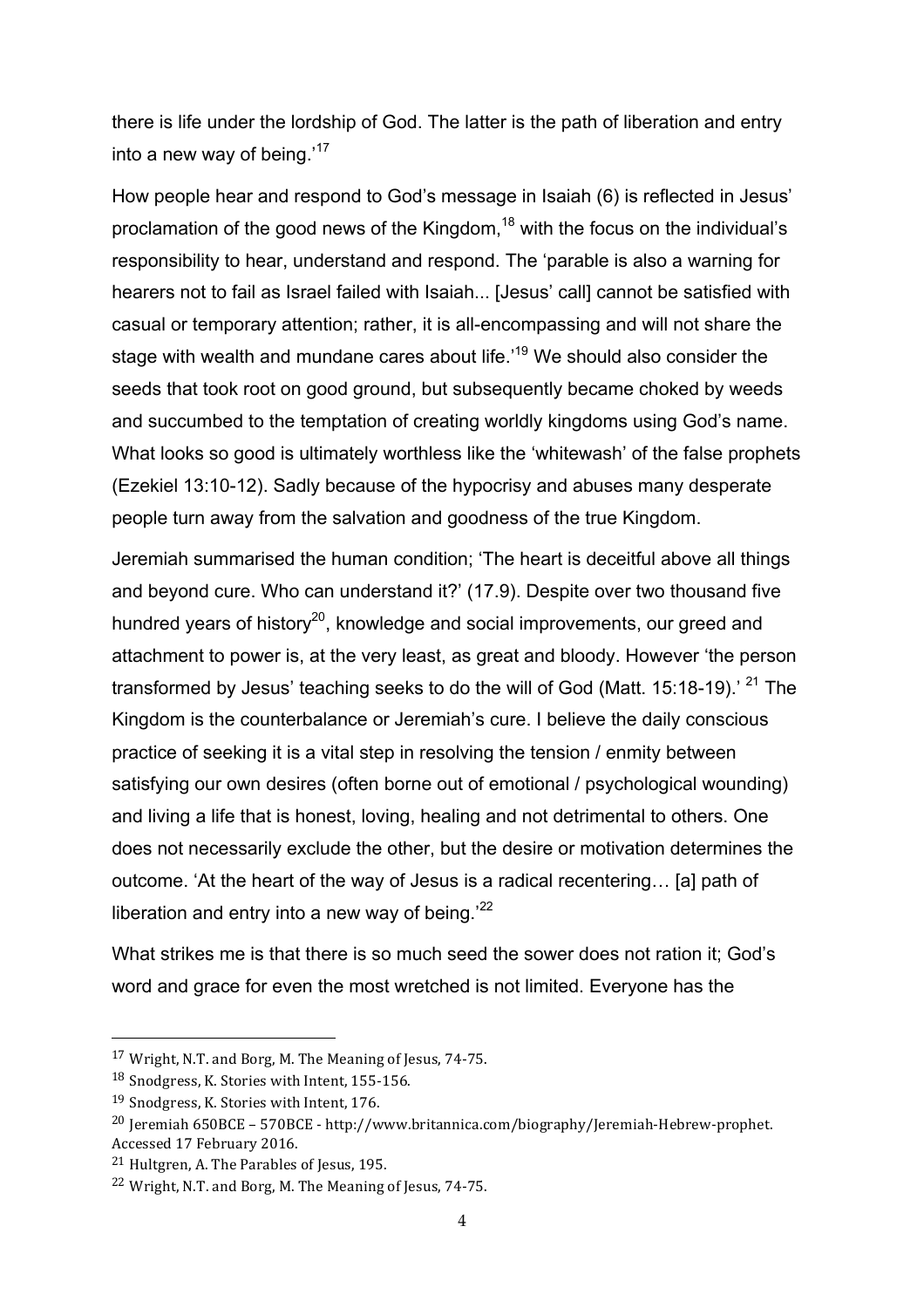opportunity to enter the Kingdom and the person who 'hears… and *understands*… bears fruit…' (Matt 13:23). Wright says that getting the point of the parable is akin to making 'a judgement on oneself.<sup>23</sup> 'The result is that the teaching of Jesus becomes a matter of the heart (Matt. 13:19).

#### **The Mustard Seed (Matt 13:31-32; Mark 4:30-32; Luke 13:18-19):**

God '… keeps for us the appointed weeks of the harvest' (Jer. 5:24); which is a symbol of the arrival of the Kingdom. The contrast between a few seeds leading to an abundant harvest in The Sower (Matt 13:8) is mirrored in the parable of the Mustard Seed where small beginnings lead to large outcomes.

Hultgren suggests that the parable was a reply to the question; 'How could the ministry of Jesus … have anything to do with the Kingdom? [We should remember Jesus showed no intention of a dramatic overthrowing of Israel's overlords]. The response to that charge is that one should look to the [tiny] mustard seed.<sup>'24</sup> Despite its size, a great plant grows from it.

The tiny seed that Jesus refers to is the *brassica nigra<sup>25</sup>* that grows in Galilee and is still used to produce pungent seasoning oil. The fact that Jesus chooses this seed as a metaphor for the Kingdom is striking. Apart from its size it has other attributes that could be considered secondary Kingdom characteristics; (A) once established, in the right conditions, the plant seeds itself and multiplies. An example of this 'seeding' can be seen in personal testimony; when the Samaritan woman was restored by Jesus' mercy she could not stop spreading the good news (John 4:3-42). (B) Mustard oil permanently changes the taste of food. A person who hears and understands Jesus' teaching of the Kingdom has their life infused with a powerful flavour that cannot be ignored.

<sup>&</sup>lt;sup>23</sup> Wright, N. Jesus and The Victory of God, 181.

<sup>&</sup>lt;sup>24</sup> Hultgren, A. The Parables of Jesus, 396 -397.

<sup>25</sup> Black mustard.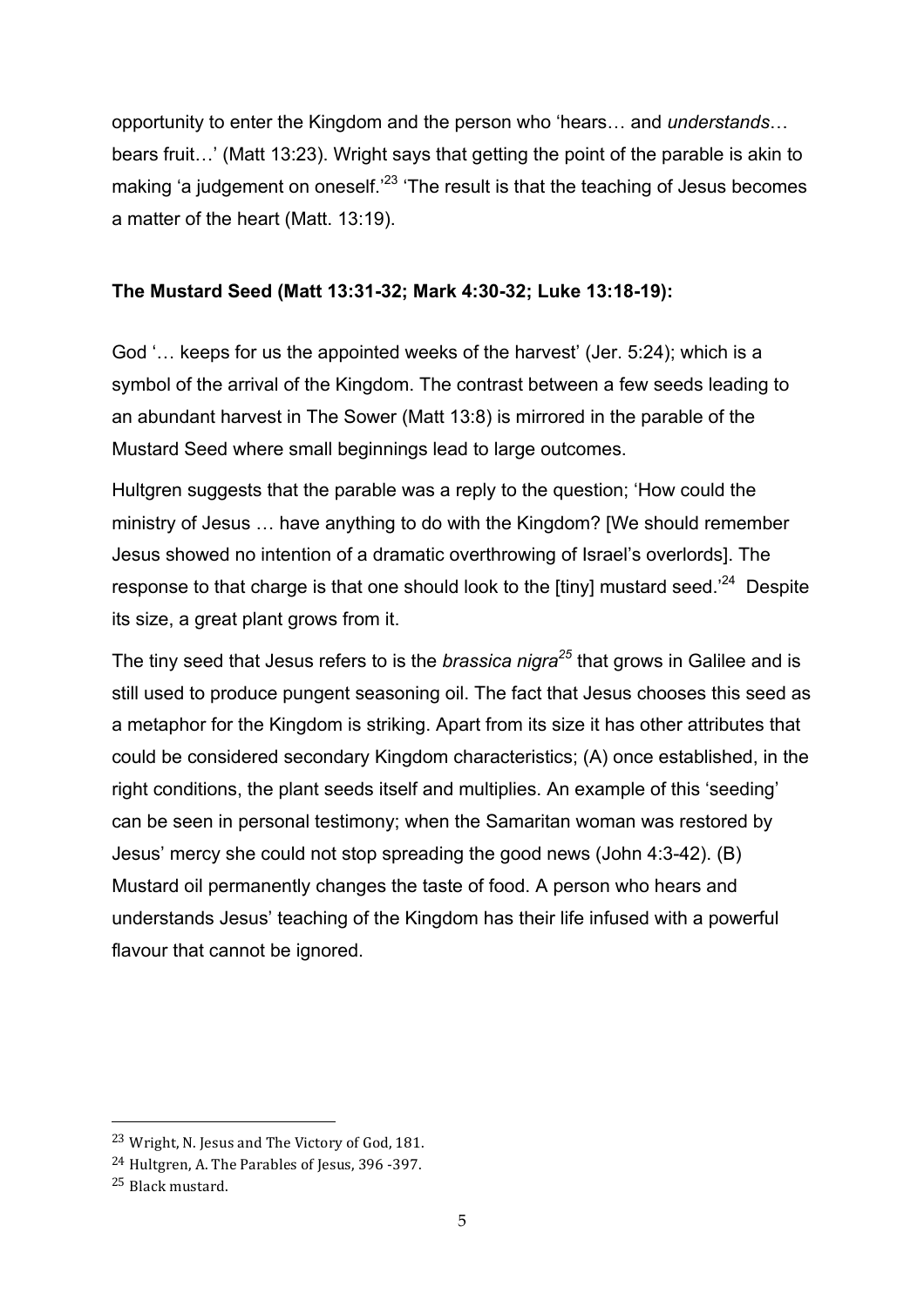The parable of the Mustard Seed is regarded as the promise found in Isaiah; 'For the earth will be full of knowledge of the Lord...  $(11.9)^{26}$  and The Leaven is also seen as having a similar Kingdom message.

#### **The Leaven (Matt. 13.33; Luke 13.20-21) and The Lords Prayer (Matt. 6:9-13):**

The Matthean community thought of 'themselves as living between the ministry of Jesus on earth and his parousia, a time when the Kingdom "is becoming", coming into being...<sup>27</sup> Through His ministry Jesus proclaims 'The Kingdom... has come near (Matt. 10:7; Luke 10:9). 28' The verb "come near" (*engizaI29)* is used in the perfect tense… 'referring to that which is so near that its approach has been completed, although it is not yet completely present. [It is the moment of] arriving and arrival itself.'<sup>30</sup>

The parable of The Leaven reflects the "come near" nature God's Kingdom; the fermentation process of leaven is '…decisively important for what becomes of the dough,<sup>31</sup> – it expands. The moment leaven is introduced it, in effect, has arrived and yet the impact is not readily visible. The 'Kingdoms inauguration within Israel<sup>32</sup> is like the leaven quietly working its way through the dough. God '…is working in a way which is hidden and opaque, but which, nevertheless Israel ought to recognize.<sup>33</sup> We could say that with leaven the dough has the possibility of fulfilling its potential or become what it was designed for. These are Kingdom messages. With leaven, the flour becomes whole as we are made whole in Christ.

When Jesus taught his followers to pray that God's Kingdom would '…come on earth as in heaven', 'he was right in the middle of first-century Jewish theocratic aspirations.' <sup>34</sup> The plea to '"come" [is] from *erchomai* in Greek, 'ata' in Aramaic …

<sup>&</sup>lt;sup>26</sup> Pink, A. W. (2005). The Prophetic Parables of Matthew Thirteen. Bellingham, WA: Exported from Logos Bible Software, December 2015, Page 6.

<sup>&</sup>lt;sup>27</sup> Hultgren, A. The Parables of Jesus, 399.

<sup>28</sup> NIV.

<sup>29</sup> Greek.

<sup>30</sup> Chilton, Bruce. Pure Kingdom, 61.

 $31$  Ratzinger, J. Jesus of Nazareth, 58

<sup>32</sup> Wright, N.T. Jesus and The Victory of God, 241.

<sup>33</sup> Wright, N.T. Jesus and The Victory of God, 240.

<sup>34</sup> Wright, N. T. Imagining the Kingdom, 383.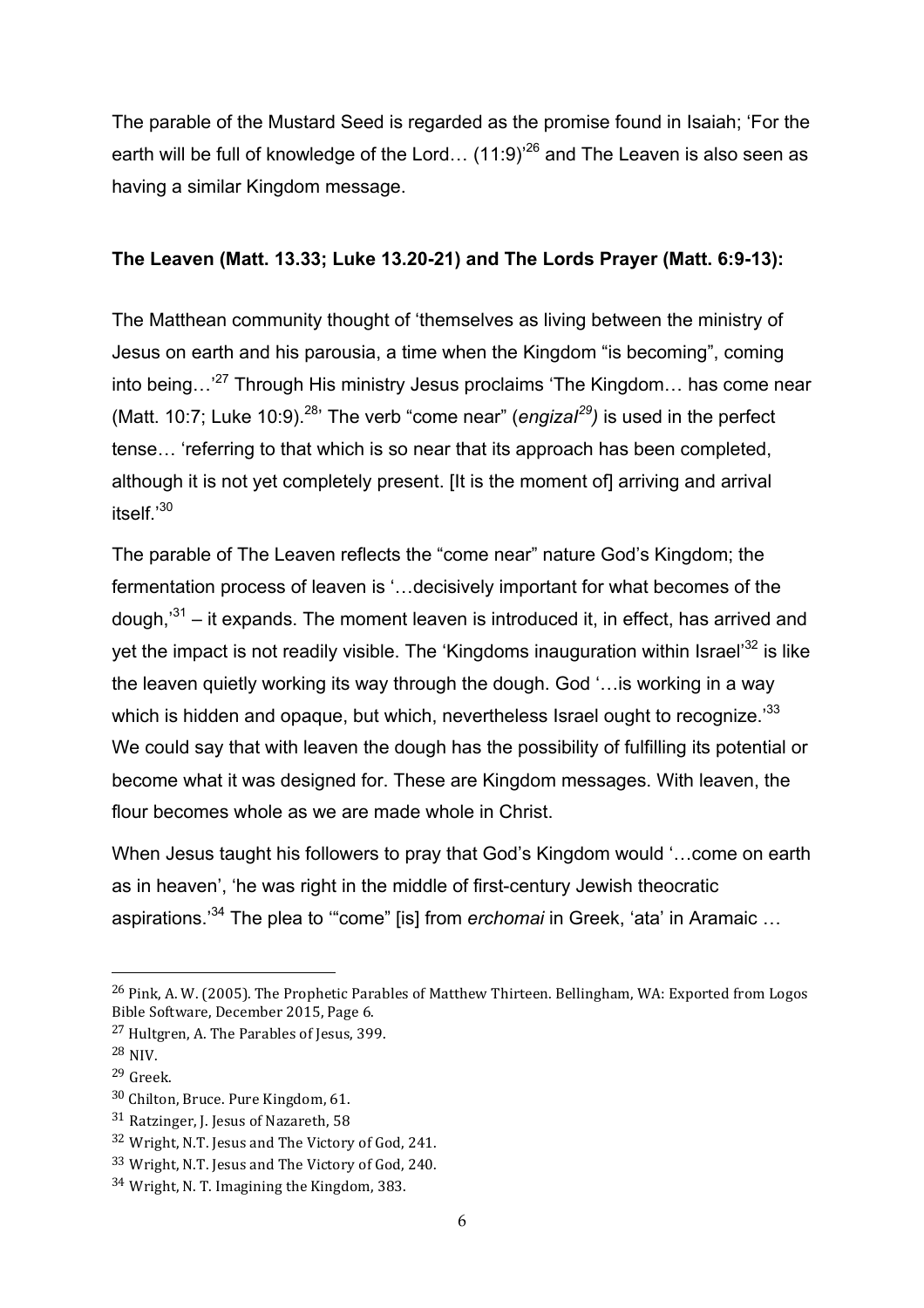[and] is not usually associated with the Kingdom in Judaic literature... [It] is more natural to speak of when the Kingdom is to be "revealed..."'<sup>35</sup> 'in a way YHWH wants it (as opposed to the way Israel wants it). $36$  I believe the symbolism of Leaven highlights this particular partition to God.

## **Conclusion**

Woven through the parables is a call to respond to the Kingdom. Jesus '…invites us not to study but to join; not to dissect but to enter.<sup>37</sup> With an invitation rejection is possible, but God won't coerce us. However, when we don't enter the Kingdom we risk 'violence [erupting] in some form or other, whether in physical or mental illness in the individual, or civil unrest within a nation...<sup>38</sup> Rome wasn't a particular concern for Jesus', however the evil one was. I believe that particular voice has found strength in the current global crisis.

Scriptural affirmations of God's Kingdom come, inaugurated by Jesus, and '[pivoting] on justice, peace and joy,'39 are often challenging in the face of overwhelming injustices and suffering. For some it calls 'into question the very existence of God…. [And] others refuse to trust... in [a] God who allows history and life to proceed as it has.<sup>40</sup> We may ask; why does nothing seem to be happening? Do we need to do more? However, a linear approach to the Kingdom is problematic.

Jesus doesn't give a 'clear, prosaic description of the Kingdom or of the moment or the method of its coming.'<sup>41</sup> It is visible in Jesus' ministry – He cast out demons in its name, but in His sayings leaven is the Kingdom's image as much as he is.<sup>42</sup> The Kingdom is here now and yet to come, within us and outside us. It is complex and 'only by accepting it in its entirety can we gain access to, and let ourselves be guided

<sup>&</sup>lt;sup>35</sup> Chilton, Bruce. Pure Kingdom, 60.

<sup>&</sup>lt;sup>36</sup> Wright, N.T. Jesus and The Victory of God, 293-294.

 $37$  Kraybill, D. (2011). The Upside Down Kingdom. Harrisonburg: Herald Press, 32.

<sup>&</sup>lt;sup>38</sup> Hughes, Gerald. (2013). *God of Surprises*. London: Darton Longman and Todd. 9.

<sup>39</sup> Kraybill, D. The Upside Down Kingdom, 193.

<sup>&</sup>lt;sup>40</sup> Keller, T. (2008). The Reason For God: Belief in an Age of Scepticism. London: Hodder, 22.

<sup>&</sup>lt;sup>41</sup> Chilton, Bruce. Pure Kingdom, 99.

<sup>&</sup>lt;sup>42</sup> Chilton, Bruce. Pure Kingdom, 99.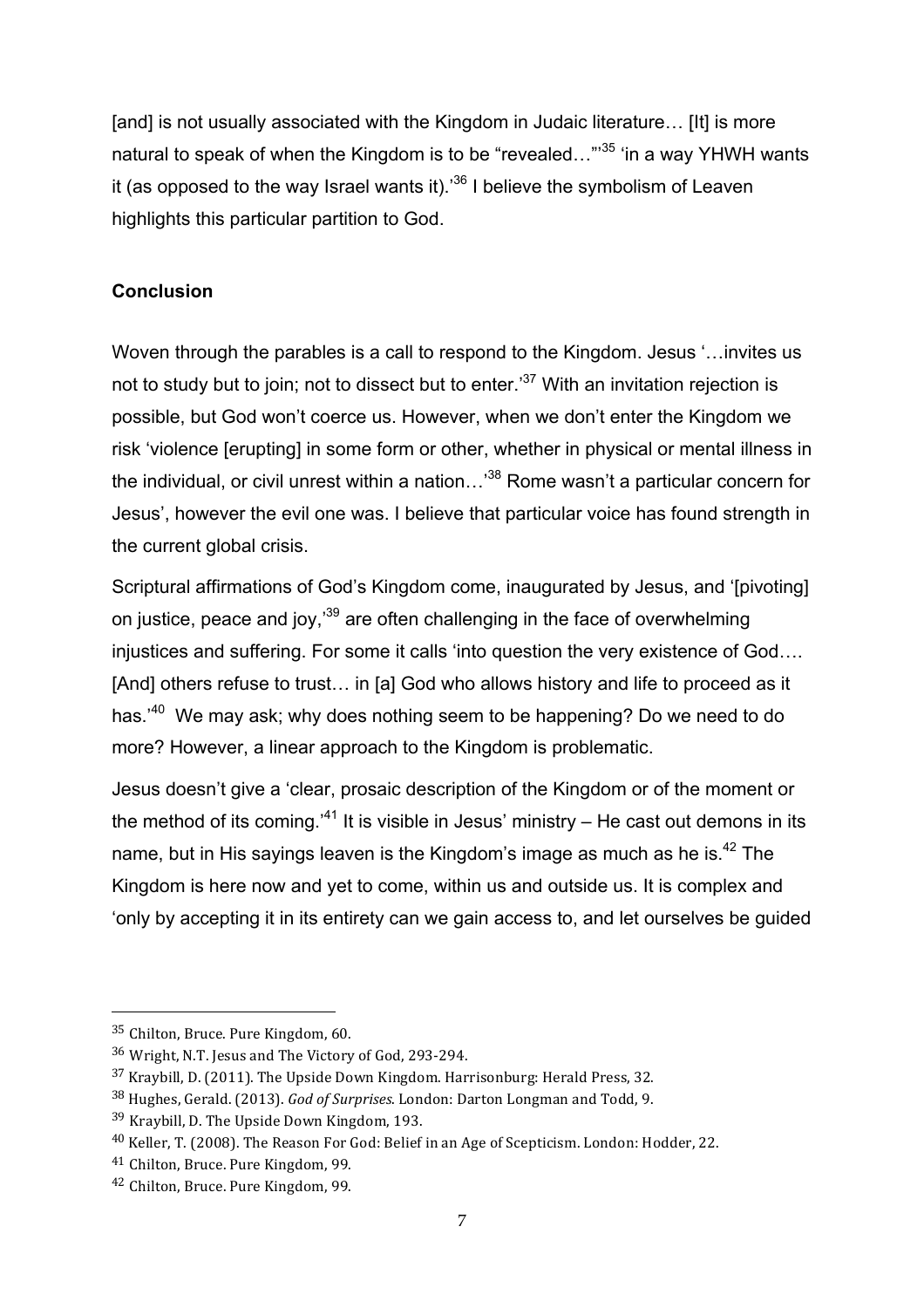by His message.<sup>,43</sup> The faith found in Mark (4:26-29) encourages patience (Romans 5) just as; '…The farmer waits for the precious crop from the earth' (James 5:7-8).

I believe the journey of psychological / emotional healing shares ground with a spiritual journey. A psychoanalytic writer encapsulated my experience (to date) of God's Kingdom. He says when a truth is seen or experienced a profound change occurs in the individual who can never be the same again… 'It is in the very nature of truth that each glimpse only emphasizes the degree to which truth still lies outside or beyond. This means that the individual is always in relation to truth and in a state of *potenta*… a state of *movement towards*.'<sup>44</sup> Perhaps when I stood in the gymnasium and recited the Lord's Prayer that was my Mustard Seed; Too small to see and for many years on shallow soil and often choked by weeds. Looking back I can identify God 's presence in my life spreading like The Leaven. God's 'Kingdom come' has changed my heart.

<sup>&</sup>lt;sup>43</sup> Ratzinger, J. Jesus of Nazareth, 59.

<sup>&</sup>lt;sup>44</sup> Symington, N. (1986). The Analytic Experience: Lectures from the Tavistock. London: Free Association Books, 17.